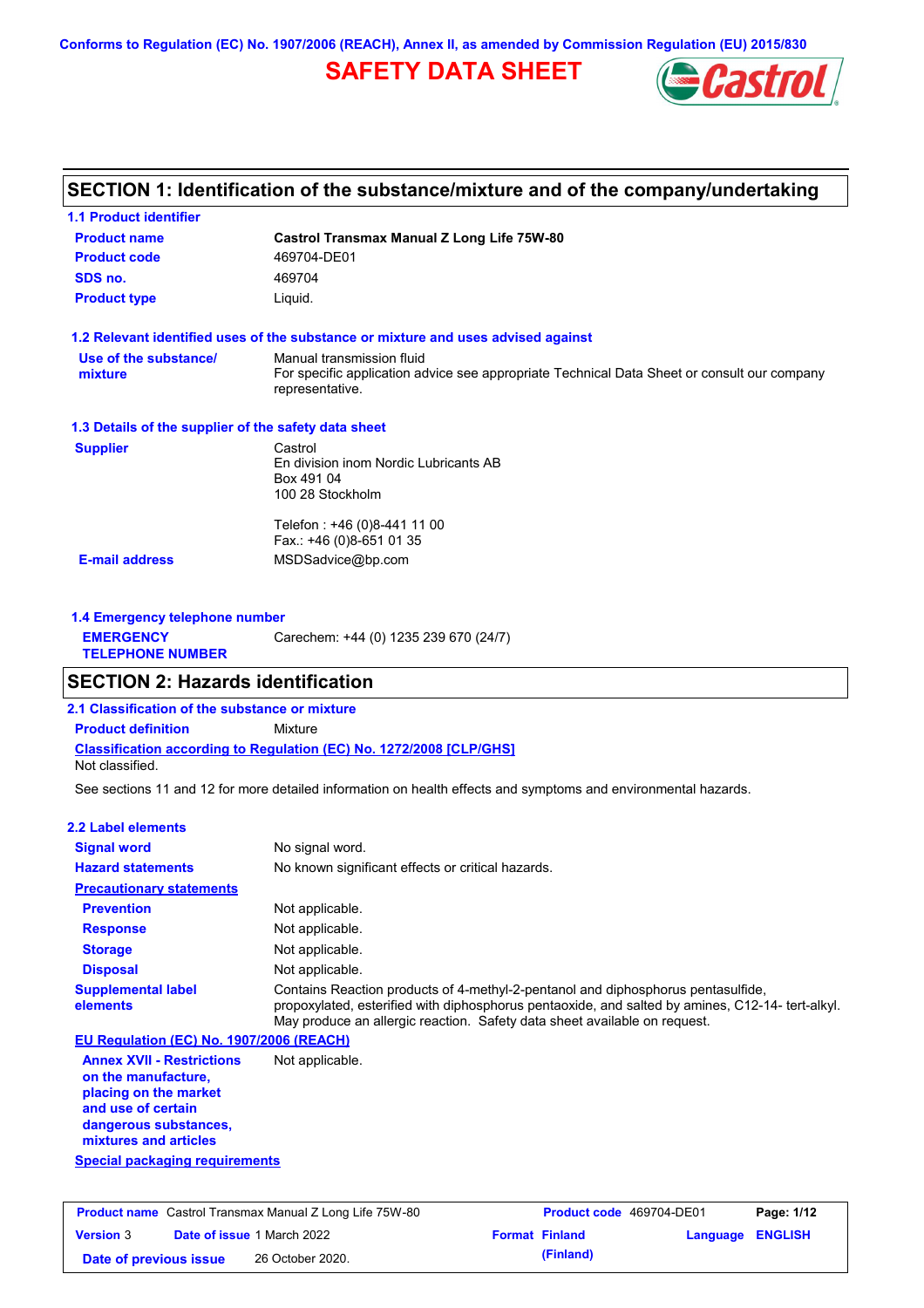## **SECTION 2: Hazards identification**

| <b>Containers to be fitted</b><br>with child-resistant<br>fastenings                                                     | Not applicable.                                                                                               |
|--------------------------------------------------------------------------------------------------------------------------|---------------------------------------------------------------------------------------------------------------|
| <b>Tactile warning of danger</b>                                                                                         | Not applicable.                                                                                               |
| 2.3 Other hazards                                                                                                        |                                                                                                               |
| <b>Results of PBT and vPvB</b><br>assessment                                                                             | Product does not meet the criteria for PBT or vPvB according to Regulation (EC) No. 1907/2006,<br>Annex XIII. |
| <b>Product meets the criteria</b><br>for PBT or vPvB according<br>to Regulation (EC) No.<br><b>1907/2006, Annex XIII</b> | This mixture does not contain any substances that are assessed to be a PBT or a vPvB.                         |
| Other hazards which do<br>not result in classification                                                                   | Defatting to the skin.                                                                                        |

### **SECTION 3: Composition/information on ingredients**

Mixture

#### **3.2 Mixtures**

#### **Product definition**

Synthetic base stock. Proprietary performance additives.

| <b>Product/ingredient</b><br>name                                                                                                                                                    | <b>Identifiers</b>                                                                      | $\frac{9}{6}$ | <b>Regulation (EC) No.</b><br>1272/2008 [CLP]                                              | <b>Type</b> |
|--------------------------------------------------------------------------------------------------------------------------------------------------------------------------------------|-----------------------------------------------------------------------------------------|---------------|--------------------------------------------------------------------------------------------|-------------|
| Dec-1-ene, homopolymer,<br>hydrogenated Dec-1-ene, oligomers,<br>hydrogenated                                                                                                        | REACH #: 01-2119486452-34 ≥75 - ≤90<br>EC: 500-183-1<br>CAS: 68037-01-4                 |               | Not classified.                                                                            | [2]         |
| Distillates (petroleum), hydrotreated<br>heavy paraffinic                                                                                                                            | REACH #: 01-2119484627-25 ≤3<br>EC: 265-157-1<br>CAS: 64742-54-7<br>Index: 649-467-00-8 |               | Asp. Tox. 1, H304                                                                          | [1] [2]     |
| Distillates (petroleum), solvent-<br>dewaxed heavy paraffinic                                                                                                                        | REACH #: 01-2119471299-27 ≤3<br>EC: 265-169-7<br>CAS: 64742-65-0<br>Index: 649-474-00-6 |               | Asp. Tox. 1, H304                                                                          | [1] [2]     |
| Distillates (petroleum), hydrotreated<br>light paraffinic                                                                                                                            | REACH #: 01-2119487077-29<br>EC: 265-158-7<br>CAS: 64742-55-8<br>Index: 649-468-00-3    | -≤3           | Asp. Tox. 1, H304                                                                          | [1] [2]     |
| Distillates (petroleum), solvent-<br>dewaxed light paraffinic                                                                                                                        | REACH #: 01-2119480132-48 ≤3<br>EC: 265-159-2<br>CAS: 64742-56-9<br>Index: 649-469-00-9 |               | Asp. Tox. 1, H304                                                                          | [1] [2]     |
| Reaction products of 4-methyl-<br>2-pentanol and diphosphorus<br>pentasulfide, propoxylated, esterified<br>with diphosphorus pentaoxide, and<br>salted by amines, C12-14- tert-alkyl | REACH #: 01-2119493620-38<br>$EC:$ -<br>$CAS. -$                                        | - <1          | Acute Tox. 4, H302<br>Eye Irrit. 2, H319<br>Skin Sens. 1B, H317<br>Aquatic Chronic 2, H411 | $[1]$       |

**See Section 16 for the full text of the H statements declared above.**

**Type** 

[1] Substance classified with a health or environmental hazard

[2] Substance with a workplace exposure limit

[3] Substance meets the criteria for PBT according to Regulation (EC) No. 1907/2006, Annex XIII

[4] Substance meets the criteria for vPvB according to Regulation (EC) No. 1907/2006, Annex XIII

[5] Substance of equivalent concern

[6] Additional disclosure due to company policy

Occupational exposure limits, if available, are listed in Section 8.

|                        | <b>Product name</b> Castrol Transmax Manual Z Long Life 75W-80 | <b>Product code</b> 469704-DE01 |                  | Page: 2/12 |
|------------------------|----------------------------------------------------------------|---------------------------------|------------------|------------|
| <b>Version 3</b>       | <b>Date of issue 1 March 2022</b>                              | <b>Format Finland</b>           | Language ENGLISH |            |
| Date of previous issue | 26 October 2020.                                               | (Finland)                       |                  |            |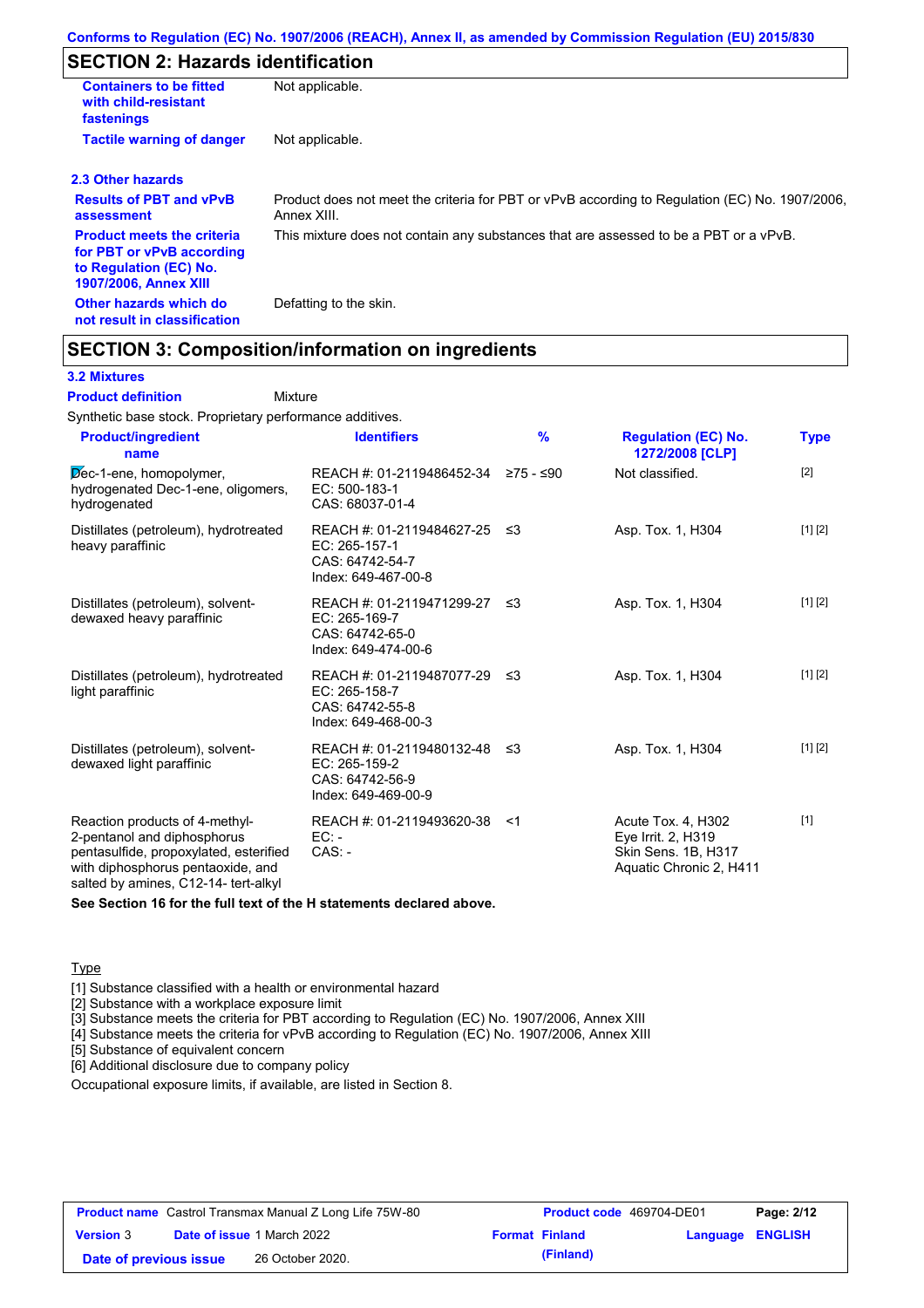## **SECTION 4: First aid measures**

| <b>4.1 Description of first aid measures</b> |                                                                                                                                                                                                                                         |
|----------------------------------------------|-----------------------------------------------------------------------------------------------------------------------------------------------------------------------------------------------------------------------------------------|
| <b>Eye contact</b>                           | In case of contact, immediately flush eyes with plenty of water for at least 15 minutes. Eyelids<br>should be held away from the eyeball to ensure thorough rinsing. Check for and remove any<br>contact lenses. Get medical attention. |
| <b>Skin contact</b>                          | Wash skin thoroughly with soap and water or use recognised skin cleanser. Remove<br>contaminated clothing and shoes. Wash clothing before reuse. Clean shoes thoroughly before<br>reuse. Get medical attention if irritation develops.  |
| <b>Inhalation</b>                            | If inhaled, remove to fresh air. Get medical attention if symptoms occur.                                                                                                                                                               |
| <b>Ingestion</b>                             | Do not induce vomiting unless directed to do so by medical personnel. Get medical attention if<br>symptoms occur.                                                                                                                       |
| <b>Protection of first-aiders</b>            | No action shall be taken involving any personal risk or without suitable training.                                                                                                                                                      |

### **4.2 Most important symptoms and effects, both acute and delayed**

See Section 11 for more detailed information on health effects and symptoms.

### **Potential acute health effects**

| <b>Inhalation</b>   | Vapour inhalation under ambient conditions is not normally a problem due to low vapour<br>pressure.               |
|---------------------|-------------------------------------------------------------------------------------------------------------------|
| <b>Ingestion</b>    | No known significant effects or critical hazards.                                                                 |
| <b>Skin contact</b> | Defatting to the skin. May cause skin dryness and irritation.                                                     |
| Eye contact         | No known significant effects or critical hazards.                                                                 |
|                     | Delayed and immediate effects as well as chronic effects from short and long-term exposure                        |
| <b>Inhalation</b>   | Overexposure to the inhalation of airborne droplets or aerosols may cause irritation of the<br>respiratory tract. |
| <b>Ingestion</b>    | Ingestion of large quantities may cause nausea and diarrhoea.                                                     |
| <b>Skin contact</b> | Prolonged or repeated contact can defat the skin and lead to irritation and/or dermatitis.                        |
| Eye contact         | Potential risk of transient stinging or redness if accidental eye contact occurs.                                 |

### **4.3 Indication of any immediate medical attention and special treatment needed**

**Notes to physician** Treatment should in general be symptomatic and directed to relieving any effects.

## **SECTION 5: Firefighting measures**

| 5.1 Extinguishing media                                                                                                                                                                                                                           |                                                                                                                                                                                                                                                                                                                                                                   |  |  |  |  |
|---------------------------------------------------------------------------------------------------------------------------------------------------------------------------------------------------------------------------------------------------|-------------------------------------------------------------------------------------------------------------------------------------------------------------------------------------------------------------------------------------------------------------------------------------------------------------------------------------------------------------------|--|--|--|--|
| <b>Suitable extinguishing</b><br>media                                                                                                                                                                                                            | In case of fire, use foam, dry chemical or carbon dioxide extinguisher or spray.                                                                                                                                                                                                                                                                                  |  |  |  |  |
| <b>Unsuitable extinguishing</b><br>media                                                                                                                                                                                                          | Do not use water jet. The use of a water jet may cause the fire to spread by splashing the<br>burning product.                                                                                                                                                                                                                                                    |  |  |  |  |
| 5.2 Special hazards arising from the substance or mixture                                                                                                                                                                                         |                                                                                                                                                                                                                                                                                                                                                                   |  |  |  |  |
| <b>Hazards from the</b><br>substance or mixture                                                                                                                                                                                                   | In a fire or if heated, a pressure increase will occur and the container may burst.                                                                                                                                                                                                                                                                               |  |  |  |  |
| <b>Hazardous combustion</b><br>Combustion products may include the following:<br>carbon oxides (CO, CO <sub>2</sub> ) (carbon monoxide, carbon dioxide)<br>products                                                                               |                                                                                                                                                                                                                                                                                                                                                                   |  |  |  |  |
| 5.3 Advice for firefighters                                                                                                                                                                                                                       |                                                                                                                                                                                                                                                                                                                                                                   |  |  |  |  |
| No action shall be taken involving any personal risk or without suitable training. Promptly<br><b>Special precautions for</b><br>isolate the scene by removing all persons from the vicinity of the incident if there is a fire.<br>fire-fighters |                                                                                                                                                                                                                                                                                                                                                                   |  |  |  |  |
| <b>Special protective</b><br>equipment for fire-fighters                                                                                                                                                                                          | Fire-fighters should wear appropriate protective equipment and self-contained breathing<br>apparatus (SCBA) with a full face-piece operated in positive pressure mode. Clothing for fire-<br>fighters (including helmets, protective boots and gloves) conforming to European standard EN<br>469 will provide a basic level of protection for chemical incidents. |  |  |  |  |

## **SECTION 6: Accidental release measures**

### **6.1 Personal precautions, protective equipment and emergency procedures**

| For non-emergency<br>personnel                                 | No action shall be taken involving any personal risk or without suitable training. Evacuate<br>surrounding areas. Keep unnecessary and unprotected personnel from entering. Do not touch<br>or walk through spilt material. Floors may be slippery; use care to avoid falling. Put on<br>appropriate personal protective equipment. |                       |                                 |          |                |
|----------------------------------------------------------------|-------------------------------------------------------------------------------------------------------------------------------------------------------------------------------------------------------------------------------------------------------------------------------------------------------------------------------------|-----------------------|---------------------------------|----------|----------------|
| For emergency responders                                       | If specialised clothing is required to deal with the spillage, take note of any information in<br>Section 8 on suitable and unsuitable materials. See also the information in "For non-<br>emergency personnel".                                                                                                                    |                       |                                 |          |                |
| <b>Product name</b> Castrol Transmax Manual Z Long Life 75W-80 |                                                                                                                                                                                                                                                                                                                                     |                       | <b>Product code</b> 469704-DE01 |          | Page: 3/12     |
| <b>Version 3</b><br>Date of issue 1 March 2022                 |                                                                                                                                                                                                                                                                                                                                     | <b>Format Finland</b> |                                 | Language | <b>ENGLISH</b> |
| Date of previous issue                                         | 26 October 2020.                                                                                                                                                                                                                                                                                                                    |                       | (Finland)                       |          |                |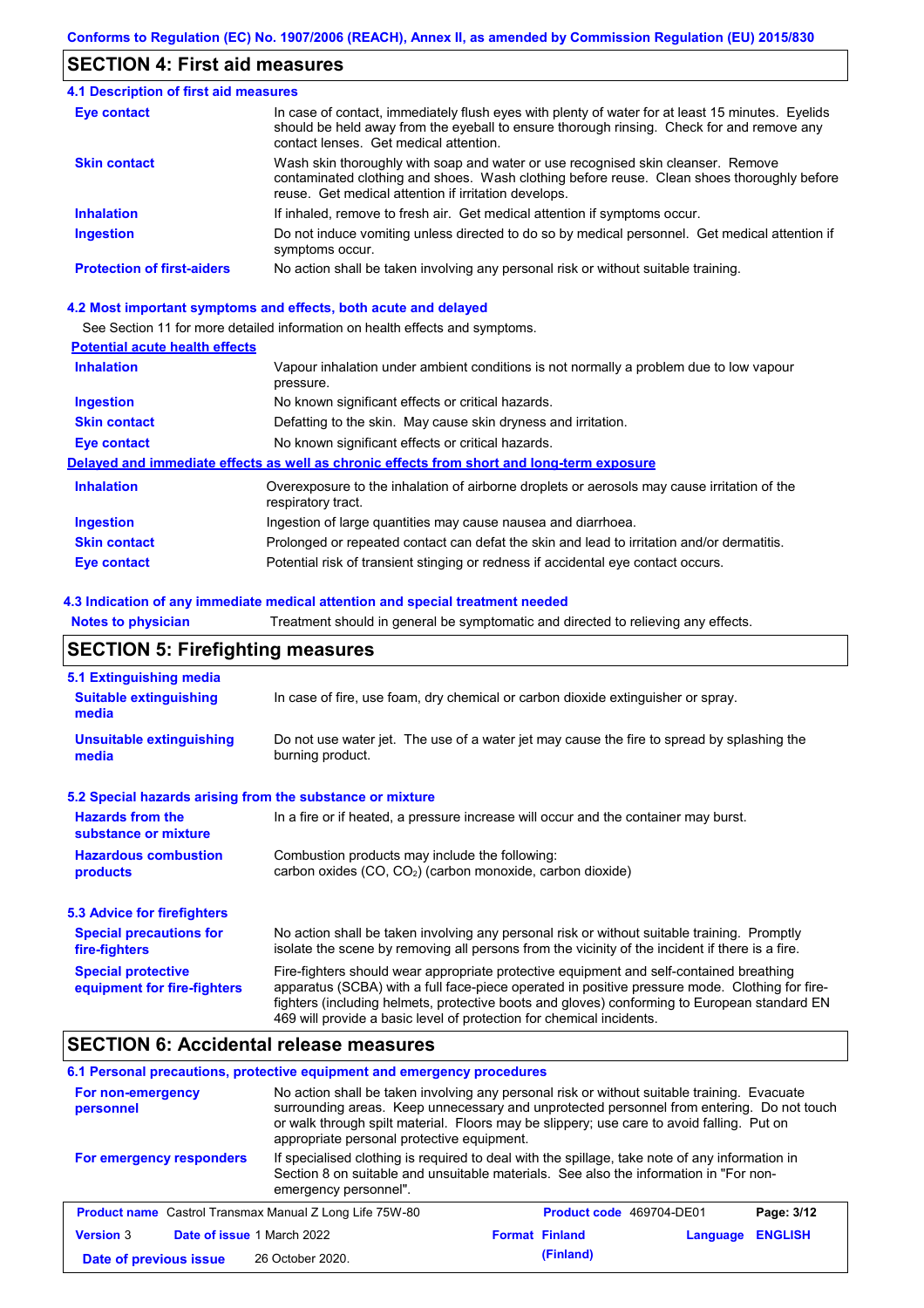## **SECTION 6: Accidental release measures**

| <b>6.2 Environmental</b><br><b>precautions</b>           | Avoid dispersal of spilt material and runoff and contact with soil, waterways, drains and sewers.<br>Inform the relevant authorities if the product has caused environmental pollution (sewers,<br>waterways, soil or air).                                                                                                                                                                    |
|----------------------------------------------------------|------------------------------------------------------------------------------------------------------------------------------------------------------------------------------------------------------------------------------------------------------------------------------------------------------------------------------------------------------------------------------------------------|
| 6.3 Methods and material for containment and cleaning up |                                                                                                                                                                                                                                                                                                                                                                                                |
| <b>Small spill</b>                                       | Stop leak if without risk. Move containers from spill area. Absorb with an inert material and<br>place in an appropriate waste disposal container. Dispose of via a licensed waste disposal<br>contractor.                                                                                                                                                                                     |
| Large spill                                              | Stop leak if without risk. Move containers from spill area. Prevent entry into sewers, water<br>courses, basements or confined areas. Contain and collect spillage with non-combustible,<br>absorbent material e.g. sand, earth, vermiculite or diatomaceous earth and place in container<br>for disposal according to local regulations. Dispose of via a licensed waste disposal contractor. |
| 6.4 Reference to other<br><b>sections</b>                | See Section 1 for emergency contact information.<br>See Section 5 for firefighting measures.<br>See Section 8 for information on appropriate personal protective equipment.<br>See Section 12 for environmental precautions.<br>See Section 13 for additional waste treatment information.                                                                                                     |

## **SECTION 7: Handling and storage**

### **7.1 Precautions for safe handling**

| <b>Protective measures</b>                                                           | Put on appropriate personal protective equipment.                                                                                                                                                                                                                                                                                                                                                                                                                                        |
|--------------------------------------------------------------------------------------|------------------------------------------------------------------------------------------------------------------------------------------------------------------------------------------------------------------------------------------------------------------------------------------------------------------------------------------------------------------------------------------------------------------------------------------------------------------------------------------|
| <b>Advice on general</b><br>occupational hygiene                                     | Eating, drinking and smoking should be prohibited in areas where this material is handled,<br>stored and processed. Wash thoroughly after handling. Remove contaminated clothing and<br>protective equipment before entering eating areas. See also Section 8 for additional<br>information on hygiene measures.                                                                                                                                                                         |
| <b>7.2 Conditions for safe</b><br>storage, including any<br><i>incompatibilities</i> | Store in accordance with local requlations. Store in a dry, cool and well-ventilated area, away<br>from incompatible materials (see Section 10). Keep away from heat and direct sunlight. Keep<br>container tightly closed and sealed until ready for use. Containers that have been opened must<br>be carefully resealed and kept upright to prevent leakage. Store and use only in equipment/<br>containers designed for use with this product. Do not store in unlabelled containers. |
| <b>Not suitable</b>                                                                  | Prolonged exposure to elevated temperature                                                                                                                                                                                                                                                                                                                                                                                                                                               |
|                                                                                      |                                                                                                                                                                                                                                                                                                                                                                                                                                                                                          |

## **7.3 Specific end use(s)**

**Recommendations**

See section 1.2 and Exposure scenarios in annex, if applicable.

## **SECTION 8: Exposure controls/personal protection**

### **8.1 Control parameters**

**Occupational exposure limits**

| <b>Product/ingredient name</b>                               | <b>Exposure limit values</b>                                                                                                                    |
|--------------------------------------------------------------|-------------------------------------------------------------------------------------------------------------------------------------------------|
| oligomers, hydrogenated                                      | Dec-1-ene, homopolymer, hydrogenated Dec-1-ene, Institute of Occupational Health, Ministry of Social Affairs (Finland).                         |
|                                                              | TWA: 5 mg/m <sup>3</sup> 8 hours. Issued/Revised: 12/2011 Form: Mist                                                                            |
| Distillates (petroleum), hydrotreated heavy paraffinic       | Institute of Occupational Health, Ministry of Social Affairs (Finland).<br>TWA: 5 mg/m <sup>3</sup> 8 hours. Issued/Revised: 12/2011 Form: Mist |
| Distillates (petroleum), solvent-dewaxed heavy<br>paraffinic | Institute of Occupational Health, Ministry of Social Affairs (Finland).                                                                         |
|                                                              | TWA: 5 mg/m <sup>3</sup> 8 hours. Issued/Revised: 12/2011 Form: Mist                                                                            |
| Distillates (petroleum), hydrotreated light paraffinic       | Institute of Occupational Health, Ministry of Social Affairs (Finland).<br>TWA: 5 mg/m <sup>3</sup> 8 hours. Issued/Revised: 12/2011 Form: Mist |
| Distillates (petroleum), solvent-dewaxed light<br>paraffinic | Institute of Occupational Health, Ministry of Social Affairs (Finland).                                                                         |
|                                                              | TWA: 5 mg/m <sup>3</sup> 8 hours. Issued/Revised: 12/2011 Form: Mist                                                                            |
|                                                              | Whilst specific OELs for certain components may be shown in this section, other components may be present in any mist                           |

Whilst specific OELs for certain components may be shown in this section, other components may be present in any mist, vapour or dust produced. Therefore, the specific OELs may not be applicable to the product as a whole and are provided for guidance only.

| <b>Product name</b> Castrol Transmax Manual Z Long Life 75W-80 |  |                                   | <b>Product code</b> 469704-DE01 |                  | Page: 4/12 |
|----------------------------------------------------------------|--|-----------------------------------|---------------------------------|------------------|------------|
| <b>Version 3</b>                                               |  | <b>Date of issue 1 March 2022</b> | <b>Format Finland</b>           | Language ENGLISH |            |
| Date of previous issue                                         |  | 26 October 2020.                  | (Finland)                       |                  |            |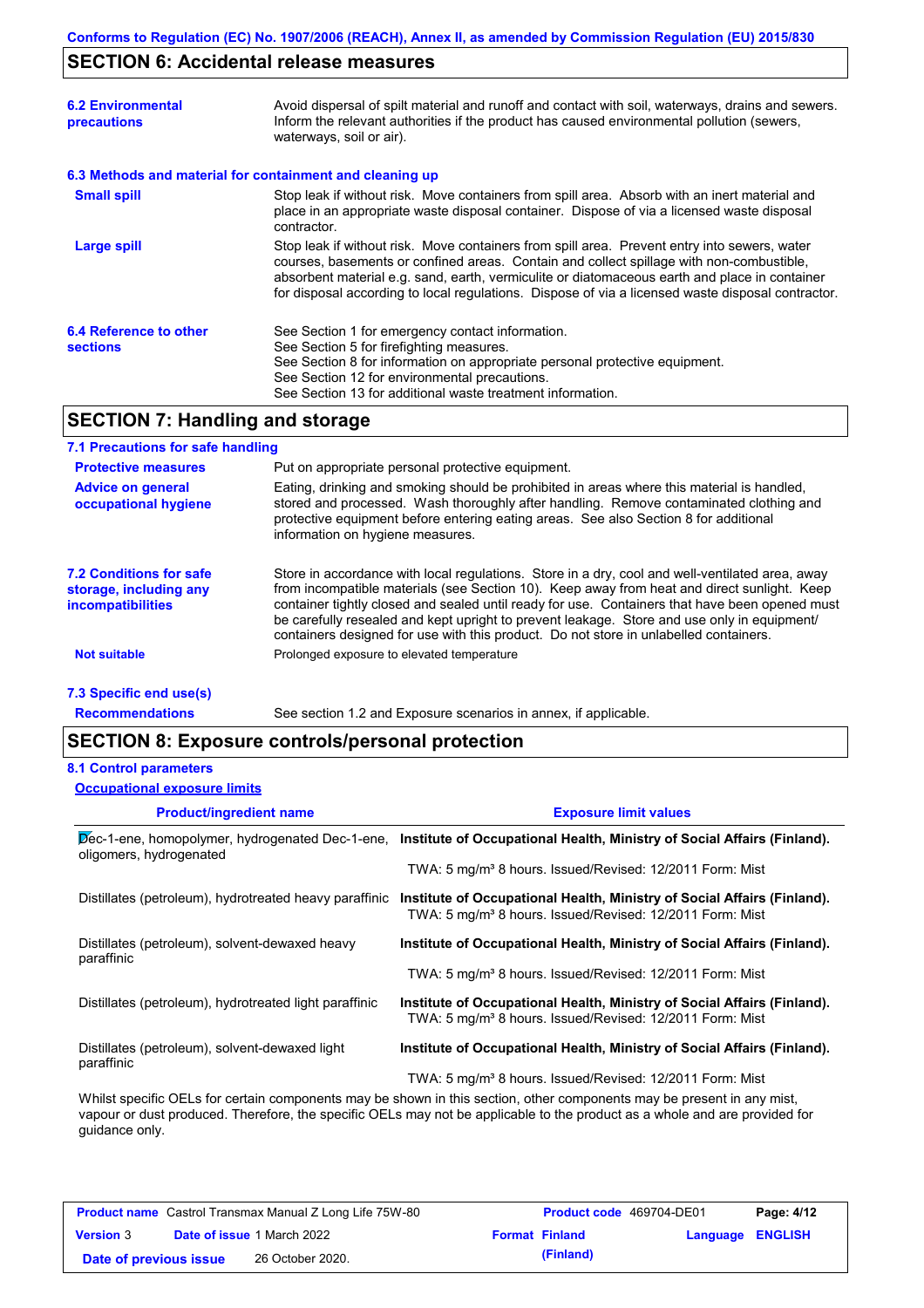# **SECTION 8: Exposure controls/personal protection**

| <b>Recommended monitoring</b><br>procedures                    | If this product contains ingredients with exposure limits, personal, workplace atmosphere or<br>biological monitoring may be required to determine the effectiveness of the ventilation or other<br>control measures and/or the necessity to use respiratory protective equipment. Reference<br>should be made to monitoring standards, such as the following: European Standard EN 689<br>(Workplace atmospheres - Guidance for the assessment of exposure by inhalation to chemical<br>agents for comparison with limit values and measurement strategy) European Standard EN<br>14042 (Workplace atmospheres - Guide for the application and use of procedures for the<br>assessment of exposure to chemical and biological agents) European Standard EN 482<br>(Workplace atmospheres - General requirements for the performance of procedures for the<br>measurement of chemical agents) Reference to national guidance documents for methods for<br>the determination of hazardous substances will also be required. |                                                                                                                                                                                                                                                                                                                                                                                                                                                                                                                                                                                                                                                                                                                                                                                                                                                                                                                                                      |                  |            |  |  |
|----------------------------------------------------------------|----------------------------------------------------------------------------------------------------------------------------------------------------------------------------------------------------------------------------------------------------------------------------------------------------------------------------------------------------------------------------------------------------------------------------------------------------------------------------------------------------------------------------------------------------------------------------------------------------------------------------------------------------------------------------------------------------------------------------------------------------------------------------------------------------------------------------------------------------------------------------------------------------------------------------------------------------------------------------------------------------------------------------|------------------------------------------------------------------------------------------------------------------------------------------------------------------------------------------------------------------------------------------------------------------------------------------------------------------------------------------------------------------------------------------------------------------------------------------------------------------------------------------------------------------------------------------------------------------------------------------------------------------------------------------------------------------------------------------------------------------------------------------------------------------------------------------------------------------------------------------------------------------------------------------------------------------------------------------------------|------------------|------------|--|--|
| <b>Derived No Effect Level</b><br>No DNELs/DMELs available.    |                                                                                                                                                                                                                                                                                                                                                                                                                                                                                                                                                                                                                                                                                                                                                                                                                                                                                                                                                                                                                            |                                                                                                                                                                                                                                                                                                                                                                                                                                                                                                                                                                                                                                                                                                                                                                                                                                                                                                                                                      |                  |            |  |  |
| <b>Predicted No Effect Concentration</b><br>No PNECs available |                                                                                                                                                                                                                                                                                                                                                                                                                                                                                                                                                                                                                                                                                                                                                                                                                                                                                                                                                                                                                            |                                                                                                                                                                                                                                                                                                                                                                                                                                                                                                                                                                                                                                                                                                                                                                                                                                                                                                                                                      |                  |            |  |  |
| <b>8.2 Exposure controls</b>                                   |                                                                                                                                                                                                                                                                                                                                                                                                                                                                                                                                                                                                                                                                                                                                                                                                                                                                                                                                                                                                                            |                                                                                                                                                                                                                                                                                                                                                                                                                                                                                                                                                                                                                                                                                                                                                                                                                                                                                                                                                      |                  |            |  |  |
| <b>Appropriate engineering</b><br><b>controls</b>              | kept in good condition and properly maintained.                                                                                                                                                                                                                                                                                                                                                                                                                                                                                                                                                                                                                                                                                                                                                                                                                                                                                                                                                                            | Provide exhaust ventilation or other engineering controls to keep the relevant airborne<br>concentrations below their respective occupational exposure limits.<br>All activities involving chemicals should be assessed for their risks to health, to ensure<br>exposures are adequately controlled. Personal protective equipment should only be considered<br>after other forms of control measures (e.g. engineering controls) have been suitably evaluated.<br>Personal protective equipment should conform to appropriate standards, be suitable for use, be<br>Your supplier of personal protective equipment should be consulted for advice on selection and<br>appropriate standards. For further information contact your national organisation for standards.<br>The final choice of protective equipment will depend upon a risk assessment. It is important to<br>ensure that all items of personal protective equipment are compatible. |                  |            |  |  |
| <b>Individual protection measures</b>                          |                                                                                                                                                                                                                                                                                                                                                                                                                                                                                                                                                                                                                                                                                                                                                                                                                                                                                                                                                                                                                            |                                                                                                                                                                                                                                                                                                                                                                                                                                                                                                                                                                                                                                                                                                                                                                                                                                                                                                                                                      |                  |            |  |  |
| <b>Hygiene measures</b>                                        |                                                                                                                                                                                                                                                                                                                                                                                                                                                                                                                                                                                                                                                                                                                                                                                                                                                                                                                                                                                                                            | Wash hands, forearms and face thoroughly after handling chemical products, before eating,<br>smoking and using the lavatory and at the end of the working period. Ensure that eyewash<br>stations and safety showers are close to the workstation location.                                                                                                                                                                                                                                                                                                                                                                                                                                                                                                                                                                                                                                                                                          |                  |            |  |  |
| <b>Respiratory protection</b>                                  | In case of insufficient ventilation, wear suitable respiratory equipment.<br>The correct choice of respiratory protection depends upon the chemicals being handled, the<br>conditions of work and use, and the condition of the respiratory equipment. Safety procedures<br>should be developed for each intended application. Respiratory protection equipment should<br>therefore be chosen in consultation with the supplier/manufacturer and with a full assessment<br>of the working conditions.                                                                                                                                                                                                                                                                                                                                                                                                                                                                                                                      |                                                                                                                                                                                                                                                                                                                                                                                                                                                                                                                                                                                                                                                                                                                                                                                                                                                                                                                                                      |                  |            |  |  |
| <b>Eye/face protection</b><br><b>Skin protection</b>           | Safety glasses with side shields.                                                                                                                                                                                                                                                                                                                                                                                                                                                                                                                                                                                                                                                                                                                                                                                                                                                                                                                                                                                          |                                                                                                                                                                                                                                                                                                                                                                                                                                                                                                                                                                                                                                                                                                                                                                                                                                                                                                                                                      |                  |            |  |  |
| <b>Hand protection</b>                                         | <b>General Information:</b>                                                                                                                                                                                                                                                                                                                                                                                                                                                                                                                                                                                                                                                                                                                                                                                                                                                                                                                                                                                                |                                                                                                                                                                                                                                                                                                                                                                                                                                                                                                                                                                                                                                                                                                                                                                                                                                                                                                                                                      |                  |            |  |  |
|                                                                |                                                                                                                                                                                                                                                                                                                                                                                                                                                                                                                                                                                                                                                                                                                                                                                                                                                                                                                                                                                                                            | Because specific work environments and material handling practices vary, safety procedures<br>should be developed for each intended application. The correct choice of protective gloves<br>depends upon the chemicals being handled, and the conditions of work and use. Most gloves<br>provide protection for only a limited time before they must be discarded and replaced (even the<br>best chemically resistant gloves will break down after repeated chemical exposures).                                                                                                                                                                                                                                                                                                                                                                                                                                                                     |                  |            |  |  |
|                                                                | a full assessment of the working conditions.                                                                                                                                                                                                                                                                                                                                                                                                                                                                                                                                                                                                                                                                                                                                                                                                                                                                                                                                                                               | Gloves should be chosen in consultation with the supplier / manufacturer and taking account of                                                                                                                                                                                                                                                                                                                                                                                                                                                                                                                                                                                                                                                                                                                                                                                                                                                       |                  |            |  |  |
|                                                                | Recommended: Nitrile gloves.<br><b>Breakthrough time:</b>                                                                                                                                                                                                                                                                                                                                                                                                                                                                                                                                                                                                                                                                                                                                                                                                                                                                                                                                                                  |                                                                                                                                                                                                                                                                                                                                                                                                                                                                                                                                                                                                                                                                                                                                                                                                                                                                                                                                                      |                  |            |  |  |
|                                                                |                                                                                                                                                                                                                                                                                                                                                                                                                                                                                                                                                                                                                                                                                                                                                                                                                                                                                                                                                                                                                            | Breakthrough time data are generated by glove manufacturers under laboratory test conditions<br>and represent how long a glove can be expected to provide effective permeation resistance. It<br>is important when following breakthrough time recommendations that actual workplace<br>conditions are taken into account. Always consult with your glove supplier for up-to-date<br>technical information on breakthrough times for the recommended glove type.<br>Our recommendations on the selection of gloves are as follows:                                                                                                                                                                                                                                                                                                                                                                                                                   |                  |            |  |  |
|                                                                | Continuous contact:                                                                                                                                                                                                                                                                                                                                                                                                                                                                                                                                                                                                                                                                                                                                                                                                                                                                                                                                                                                                        |                                                                                                                                                                                                                                                                                                                                                                                                                                                                                                                                                                                                                                                                                                                                                                                                                                                                                                                                                      |                  |            |  |  |
|                                                                | can be obtained.                                                                                                                                                                                                                                                                                                                                                                                                                                                                                                                                                                                                                                                                                                                                                                                                                                                                                                                                                                                                           | Gloves with a minimum breakthrough time of 240 minutes, or >480 minutes if suitable gloves<br>If suitable gloves are not available to offer that level of protection, gloves with shorter<br>breakthrough times may be acceptable as long as appropriate glove maintenance and                                                                                                                                                                                                                                                                                                                                                                                                                                                                                                                                                                                                                                                                       |                  |            |  |  |
| Product name Castrol Transmax Manual Z Long Life 75W-80        |                                                                                                                                                                                                                                                                                                                                                                                                                                                                                                                                                                                                                                                                                                                                                                                                                                                                                                                                                                                                                            | Product code 469704-DE01                                                                                                                                                                                                                                                                                                                                                                                                                                                                                                                                                                                                                                                                                                                                                                                                                                                                                                                             |                  | Page: 5/12 |  |  |
| <b>Version 3</b><br><b>Date of issue 1 March 2022</b>          |                                                                                                                                                                                                                                                                                                                                                                                                                                                                                                                                                                                                                                                                                                                                                                                                                                                                                                                                                                                                                            | <b>Format Finland</b>                                                                                                                                                                                                                                                                                                                                                                                                                                                                                                                                                                                                                                                                                                                                                                                                                                                                                                                                | Language ENGLISH |            |  |  |
| Date of previous issue                                         | 26 October 2020.                                                                                                                                                                                                                                                                                                                                                                                                                                                                                                                                                                                                                                                                                                                                                                                                                                                                                                                                                                                                           | (Finland)                                                                                                                                                                                                                                                                                                                                                                                                                                                                                                                                                                                                                                                                                                                                                                                                                                                                                                                                            |                  |            |  |  |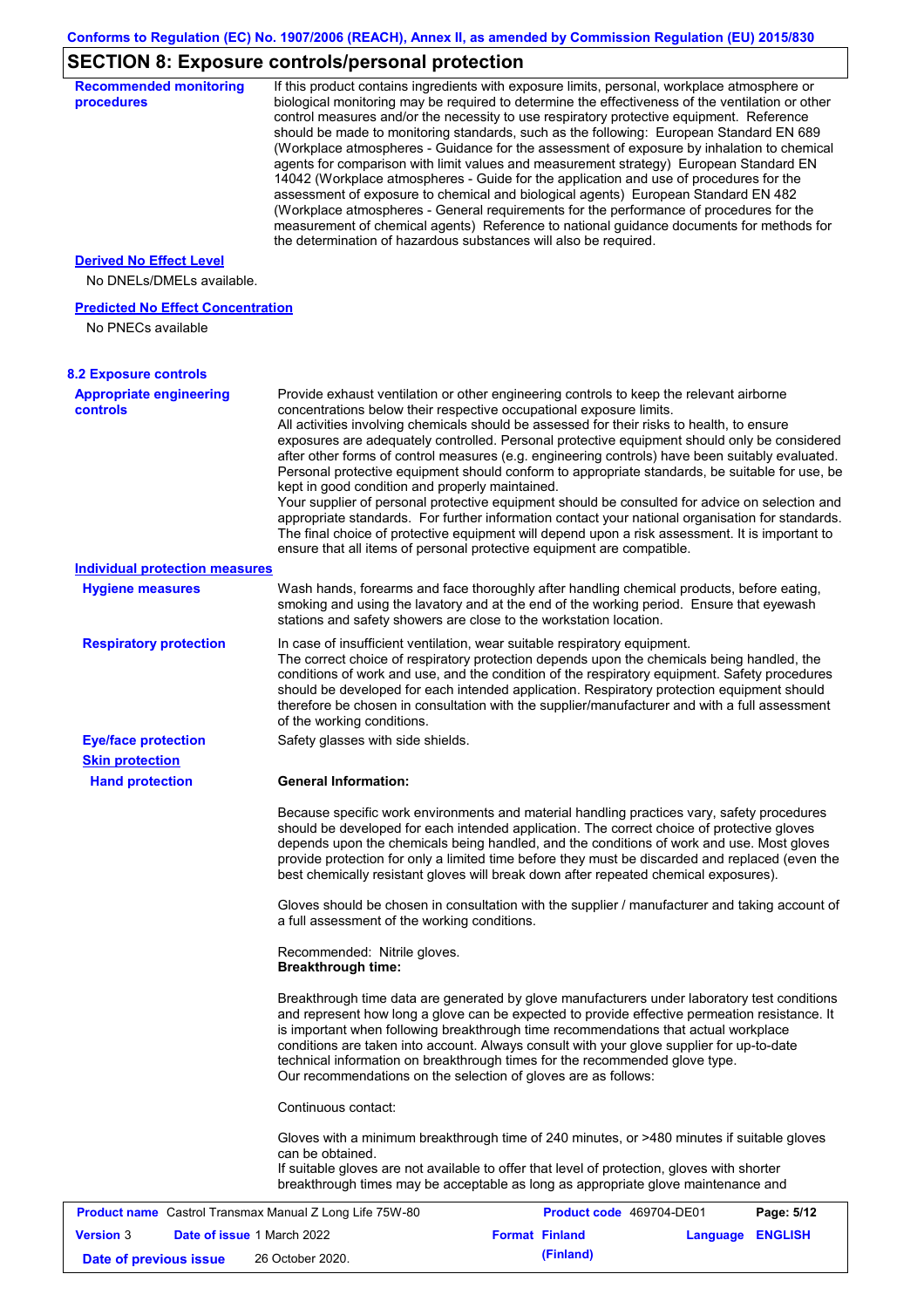## **SECTION 8: Exposure controls/personal protection**

replacement regimes are determined and adhered to.

Short-term / splash protection:

|                                           | Recommended breakthrough times as above.<br>It is recognised that for short-term, transient exposures, gloves with shorter breakthrough times<br>may commonly be used. Therefore, appropriate maintenance and replacement regimes must<br>be determined and rigorously followed.                                                                                                                                                                                                                                                                                                                                                                                                      |
|-------------------------------------------|---------------------------------------------------------------------------------------------------------------------------------------------------------------------------------------------------------------------------------------------------------------------------------------------------------------------------------------------------------------------------------------------------------------------------------------------------------------------------------------------------------------------------------------------------------------------------------------------------------------------------------------------------------------------------------------|
|                                           | <b>Glove Thickness:</b>                                                                                                                                                                                                                                                                                                                                                                                                                                                                                                                                                                                                                                                               |
|                                           | For general applications, we recommend gloves with a thickness typically greater than 0.35 mm.                                                                                                                                                                                                                                                                                                                                                                                                                                                                                                                                                                                        |
|                                           | It should be emphasised that glove thickness is not necessarily a good predictor of glove<br>resistance to a specific chemical, as the permeation efficiency of the glove will be dependent<br>on the exact composition of the glove material. Therefore, glove selection should also be based<br>on consideration of the task requirements and knowledge of breakthrough times.<br>Glove thickness may also vary depending on the glove manufacturer, the glove type and the<br>glove model. Therefore, the manufacturers' technical data should always be taken into account<br>to ensure selection of the most appropriate glove for the task.                                     |
|                                           | Note: Depending on the activity being conducted, gloves of varying thickness may be required<br>for specific tasks. For example:                                                                                                                                                                                                                                                                                                                                                                                                                                                                                                                                                      |
|                                           | • Thinner gloves (down to 0.1 mm or less) may be required where a high degree of manual<br>dexterity is needed. However, these gloves are only likely to give short duration protection and<br>would normally be just for single use applications, then disposed of.                                                                                                                                                                                                                                                                                                                                                                                                                  |
|                                           | • Thicker gloves (up to 3 mm or more) may be required where there is a mechanical (as well<br>as a chemical) risk i.e. where there is abrasion or puncture potential.                                                                                                                                                                                                                                                                                                                                                                                                                                                                                                                 |
| <b>Skin and body</b>                      | Use of protective clothing is good industrial practice.<br>Personal protective equipment for the body should be selected based on the task being<br>performed and the risks involved and should be approved by a specialist before handling this<br>product.<br>Cotton or polyester/cotton overalls will only provide protection against light superficial<br>contamination that will not soak through to the skin. Overalls should be laundered on a regular<br>basis. When the risk of skin exposure is high (e.g. when cleaning up spillages or if there is a<br>risk of splashing) then chemical resistant aprons and/or impervious chemical suits and boots<br>will be required. |
| <b>Refer to standards:</b>                | Respiratory protection: EN 529<br>Gloves: EN 420, EN 374<br>Eye protection: EN 166<br>Filtering half-mask: EN 149<br>Filtering half-mask with valve: EN 405<br>Half-mask: EN 140 plus filter<br>Full-face mask: EN 136 plus filter<br>Particulate filters: EN 143<br>Gas/combined filters: EN 14387                                                                                                                                                                                                                                                                                                                                                                                   |
| <b>Environmental exposure</b><br>controls | Emissions from ventilation or work process equipment should be checked to ensure they<br>comply with the requirements of environmental protection legislation. In some cases, fume<br>scrubbers, filters or engineering modifications to the process equipment will be necessary to<br>reduce emissions to acceptable levels.                                                                                                                                                                                                                                                                                                                                                         |

# **SECTION 9: Physical and chemical properties**

The conditions of measurement of all properties are at standard temperature and pressure unless otherwise indicated.

### **9.1 Information on basic physical and chemical properties**

| <b>Appearance</b>                   |                 |
|-------------------------------------|-----------------|
| <b>Physical state</b>               | Liquid.         |
| <b>Colour</b>                       | Blue.           |
| <b>Odour</b>                        | Not available.  |
| <b>Odour threshold</b>              | Not available.  |
| рH                                  | Mot applicable. |
| <b>Melting point/freezing point</b> | Not available.  |

|                        | <b>Product name</b> Castrol Transmax Manual Z Long Life 75W-80 | <b>Product code</b> 469704-DE01 |                  | Page: 6/12 |
|------------------------|----------------------------------------------------------------|---------------------------------|------------------|------------|
| <b>Version 3</b>       | <b>Date of issue 1 March 2022</b>                              | <b>Format Finland</b>           | Language ENGLISH |            |
| Date of previous issue | 26 October 2020.                                               | (Finland)                       |                  |            |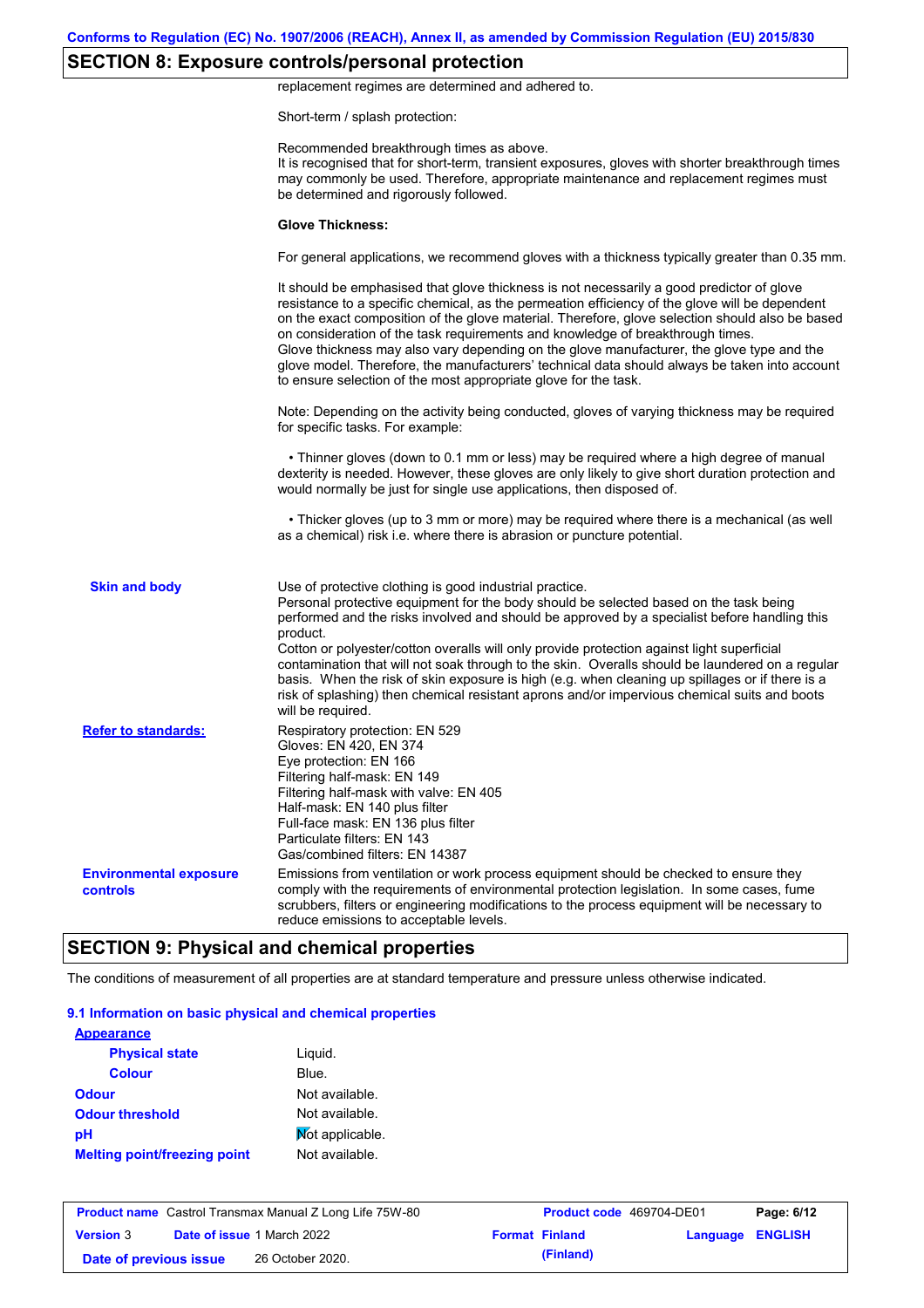## **SECTION 9: Physical and chemical properties**

| Initial boiling point and boiling<br>range             | Not available.                        |
|--------------------------------------------------------|---------------------------------------|
| <b>Pour point</b>                                      | -57 °C                                |
| <b>Flash point</b>                                     | Open cup: >180°C (>356°F) [Cleveland] |
| <b>Evaporation rate</b>                                | Not available.                        |
| Flammability (solid, gas)                              | Not available.                        |
| <b>Upper/lower flammability or</b><br>explosive limits | Not available.                        |

**Vapour pressure**

Not available.

 $\mathbf{r}$ 

|                                                                                         |                                                                                                                      | Vapour Pressure at 20°C |            |                         | Vapour pressure at 50°C |                            |               |
|-----------------------------------------------------------------------------------------|----------------------------------------------------------------------------------------------------------------------|-------------------------|------------|-------------------------|-------------------------|----------------------------|---------------|
|                                                                                         | <b>Ingredient name</b>                                                                                               | mm Hg kPa               |            | <b>Method</b>           | mm<br>Hg                | kPa                        | <b>Method</b> |
|                                                                                         | Déc-1-ene.<br>homopolymer,<br>hydrogenated                                                                           | 0                       | 0          | <b>ASTME</b><br>1194-87 |                         |                            |               |
|                                                                                         | Distillates (petroleum),<br>hydrotreated heavy<br>paraffinic                                                         | < 0.08                  | < 0.011    | <b>ASTM D 5191</b>      |                         |                            |               |
|                                                                                         | Distillates (petroleum),<br>solvent-dewaxed<br>heavy paraffinic                                                      | < 0.08                  | < 0.011    | <b>ASTM D 5191</b>      |                         |                            |               |
|                                                                                         | Distillates (petroleum),<br>hydrotreated light<br>paraffinic                                                         | < 0.08                  | < 0.011    | <b>ASTM D 5191</b>      |                         |                            |               |
|                                                                                         | Distillates (petroleum),<br>solvent-dewaxed light<br>paraffinic                                                      | < 0.08                  | < 0.011    | <b>ASTM D 5191</b>      |                         |                            |               |
| <b>Vapour density</b>                                                                   | Not available.                                                                                                       |                         |            |                         |                         |                            |               |
| <b>Relative density</b>                                                                 | Not available.                                                                                                       |                         |            |                         |                         |                            |               |
| <b>Density</b>                                                                          | <1000 kg/m <sup>3</sup> (<1 g/cm <sup>3</sup> ) at 15°C                                                              |                         |            |                         |                         |                            |               |
| <b>Solubility(ies)</b>                                                                  | insoluble in water.                                                                                                  |                         |            |                         |                         |                            |               |
| <b>Partition coefficient: n-octanol/</b><br>water                                       | Mot applicable.                                                                                                      |                         |            |                         |                         |                            |               |
| <b>Auto-ignition temperature</b>                                                        | <b>Ingredient name</b>                                                                                               |                         | °C         | °F                      |                         | <b>Method</b>              |               |
|                                                                                         | Dec-1-ene, homopolymer,<br>hydrogenated                                                                              |                         | 343 to 369 |                         |                         | 649.4 to 696.2 ASTM D 2159 |               |
| <b>Decomposition temperature</b>                                                        | Not available.                                                                                                       |                         |            |                         |                         |                            |               |
| <b>Viscosity</b>                                                                        | Kinematic: 53.9 mm <sup>2</sup> /s (53.9 cSt) at 40 $^{\circ}$ C<br>Kinematic: 9 mm <sup>2</sup> /s (9 cSt) at 100°C |                         |            |                         |                         |                            |               |
| <b>Explosive properties</b>                                                             | Not available.                                                                                                       |                         |            |                         |                         |                            |               |
| <b>Oxidising properties</b>                                                             | Not available.                                                                                                       |                         |            |                         |                         |                            |               |
|                                                                                         |                                                                                                                      |                         |            |                         |                         |                            |               |
|                                                                                         |                                                                                                                      |                         |            |                         |                         |                            |               |
|                                                                                         | Mot applicable.                                                                                                      |                         |            |                         |                         |                            |               |
| <b>Particle characteristics</b><br><b>Median particle size</b><br>9.2 Other information |                                                                                                                      |                         |            |                         |                         |                            |               |

| <b>SECTION 10: Stability and reactivity</b>       |                                                                             |                                                                                                                                                                         |                          |          |                |  |
|---------------------------------------------------|-----------------------------------------------------------------------------|-------------------------------------------------------------------------------------------------------------------------------------------------------------------------|--------------------------|----------|----------------|--|
| <b>10.1 Reactivity</b>                            |                                                                             | No specific test data available for this product. Refer to Conditions to avoid and Incompatible<br>materials for additional information.                                |                          |          |                |  |
| <b>10.2 Chemical stability</b>                    | The product is stable.                                                      |                                                                                                                                                                         |                          |          |                |  |
| <b>10.3 Possibility of</b><br>hazardous reactions |                                                                             | Under normal conditions of storage and use, hazardous reactions will not occur.<br>Under normal conditions of storage and use, hazardous polymerisation will not occur. |                          |          |                |  |
| <b>10.4 Conditions to avoid</b>                   | Avoid all possible sources of ignition (spark or flame).                    |                                                                                                                                                                         |                          |          |                |  |
| 10.5 Incompatible materials                       | Reactive or incompatible with the following materials: oxidising materials. |                                                                                                                                                                         |                          |          |                |  |
|                                                   | <b>Product name</b> Castrol Transmax Manual Z Long Life 75W-80              |                                                                                                                                                                         | Product code 469704-DE01 |          | Page: 7/12     |  |
| <b>Version 3</b>                                  | Date of issue 1 March 2022                                                  | <b>Format Finland</b>                                                                                                                                                   |                          | Language | <b>ENGLISH</b> |  |
| Date of previous issue                            | 26 October 2020.                                                            | (Finland)                                                                                                                                                               |                          |          |                |  |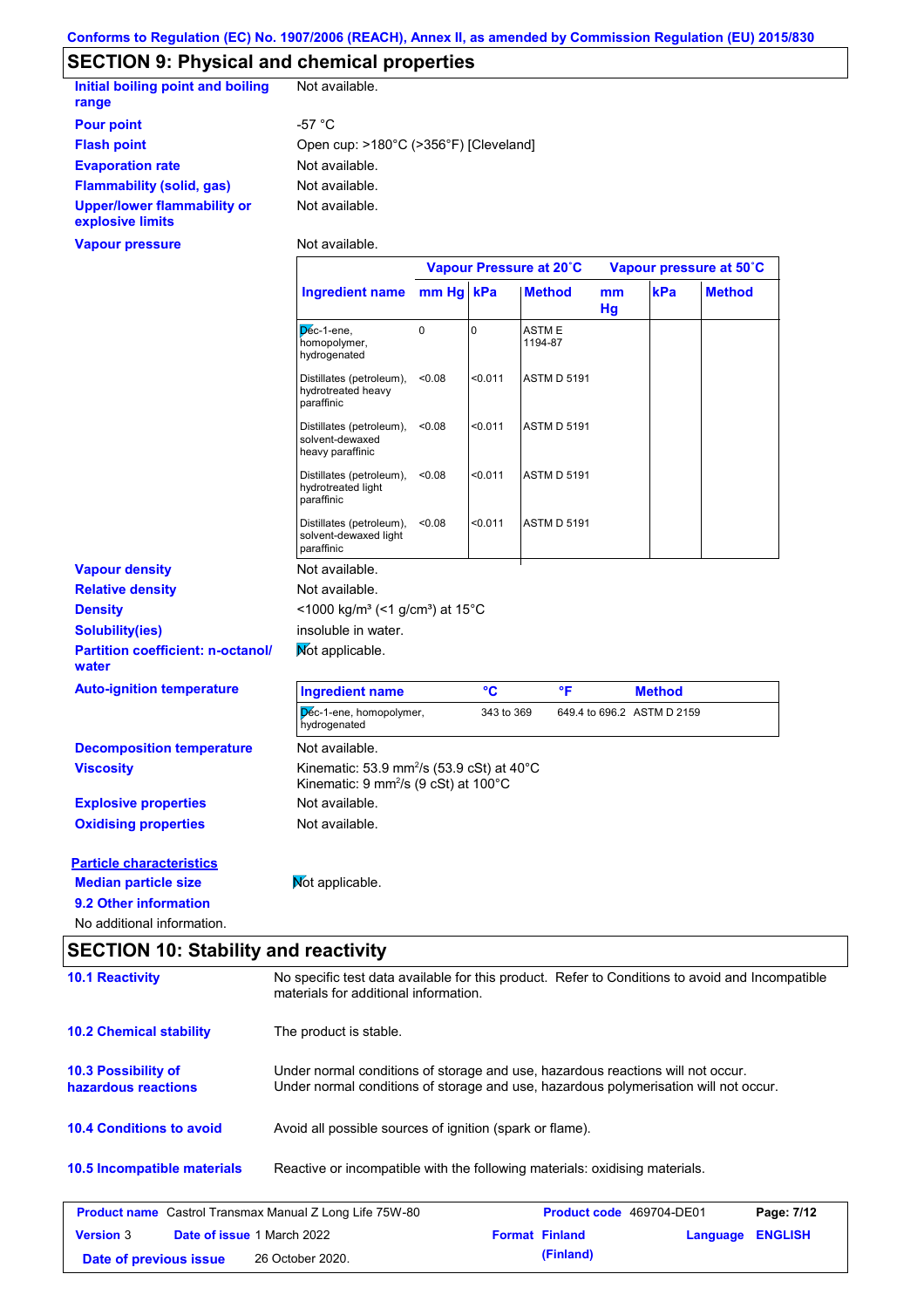## **SECTION 10: Stability and reactivity**

**10.6 Hazardous decomposition products** Under normal conditions of storage and use, hazardous decomposition products should not be produced.

## **SECTION 11: Toxicological information**

### **11.1 Information on toxicological effects**

### **Acute toxicity estimates**

| <b>Product/ingredient name</b>                                                                                                      |                                                                                                     | Oral (mg/<br>kg)                                                                                                            | <b>Dermal</b><br>(mg/kg) | <b>Inhalation</b><br>(gases)<br>(ppm) | <b>Inhalation</b><br>(vapours)<br>(mg/l) | <b>Inhalation</b><br>(dusts<br>and mists)<br>(mg/l) |  |
|-------------------------------------------------------------------------------------------------------------------------------------|-----------------------------------------------------------------------------------------------------|-----------------------------------------------------------------------------------------------------------------------------|--------------------------|---------------------------------------|------------------------------------------|-----------------------------------------------------|--|
| Amines, C12-14-alkyl, reaction products with<br>hexanol, phosphorus oxide (P2O5), phosphorus<br>sulphide (P2S5) and propylene oxide |                                                                                                     | 500                                                                                                                         | N/A                      | N/A                                   | N/A                                      | N/A                                                 |  |
| <b>Information on likely</b>                                                                                                        | Routes of entry anticipated: Dermal, Inhalation.                                                    |                                                                                                                             |                          |                                       |                                          |                                                     |  |
| routes of exposure                                                                                                                  |                                                                                                     |                                                                                                                             |                          |                                       |                                          |                                                     |  |
| <b>Potential acute health effects</b>                                                                                               |                                                                                                     |                                                                                                                             |                          |                                       |                                          |                                                     |  |
| <b>Inhalation</b>                                                                                                                   | Vapour inhalation under ambient conditions is not normally a problem due to low vapour<br>pressure. |                                                                                                                             |                          |                                       |                                          |                                                     |  |
| <b>Ingestion</b>                                                                                                                    | No known significant effects or critical hazards.                                                   |                                                                                                                             |                          |                                       |                                          |                                                     |  |
| <b>Skin contact</b>                                                                                                                 | Defatting to the skin. May cause skin dryness and irritation.                                       |                                                                                                                             |                          |                                       |                                          |                                                     |  |
| <b>Eye contact</b>                                                                                                                  | No known significant effects or critical hazards.                                                   |                                                                                                                             |                          |                                       |                                          |                                                     |  |
| Symptoms related to the physical, chemical and toxicological characteristics                                                        |                                                                                                     |                                                                                                                             |                          |                                       |                                          |                                                     |  |
| <b>Inhalation</b>                                                                                                                   |                                                                                                     | May be harmful by inhalation if exposure to vapour, mists or fumes resulting from thermal<br>decomposition products occurs. |                          |                                       |                                          |                                                     |  |
| <b>Ingestion</b>                                                                                                                    | No specific data.                                                                                   |                                                                                                                             |                          |                                       |                                          |                                                     |  |
| <b>Skin contact</b>                                                                                                                 | Adverse symptoms may include the following:<br>irritation<br>dryness<br>cracking                    |                                                                                                                             |                          |                                       |                                          |                                                     |  |
| <b>Eye contact</b>                                                                                                                  | No specific data.                                                                                   |                                                                                                                             |                          |                                       |                                          |                                                     |  |
| Delayed and immediate effects as well as chronic effects from short and long-term exposure                                          |                                                                                                     |                                                                                                                             |                          |                                       |                                          |                                                     |  |
| <b>Inhalation</b>                                                                                                                   | respiratory tract.                                                                                  | Overexposure to the inhalation of airborne droplets or aerosols may cause irritation of the                                 |                          |                                       |                                          |                                                     |  |
| <b>Ingestion</b>                                                                                                                    |                                                                                                     | Ingestion of large quantities may cause nausea and diarrhoea.                                                               |                          |                                       |                                          |                                                     |  |
| <b>Skin contact</b>                                                                                                                 | Prolonged or repeated contact can defat the skin and lead to irritation and/or dermatitis.          |                                                                                                                             |                          |                                       |                                          |                                                     |  |
| <b>Eye contact</b>                                                                                                                  | Potential risk of transient stinging or redness if accidental eye contact occurs.                   |                                                                                                                             |                          |                                       |                                          |                                                     |  |
| <b>Potential chronic health effects</b>                                                                                             |                                                                                                     |                                                                                                                             |                          |                                       |                                          |                                                     |  |
| General                                                                                                                             | No known significant effects or critical hazards.                                                   |                                                                                                                             |                          |                                       |                                          |                                                     |  |
| <b>Carcinogenicity</b>                                                                                                              | No known significant effects or critical hazards.                                                   |                                                                                                                             |                          |                                       |                                          |                                                     |  |
| <b>Mutagenicity</b>                                                                                                                 | No known significant effects or critical hazards.                                                   |                                                                                                                             |                          |                                       |                                          |                                                     |  |
| <b>Developmental effects</b>                                                                                                        | No known significant effects or critical hazards.                                                   |                                                                                                                             |                          |                                       |                                          |                                                     |  |
| <b>Fertility effects</b>                                                                                                            | No known significant effects or critical hazards.                                                   |                                                                                                                             |                          |                                       |                                          |                                                     |  |

## **SECTION 12: Ecological information**

| <b>12.1 Toxicity</b>         |                             |
|------------------------------|-----------------------------|
| <b>Environmental hazards</b> | Not classified as dangerous |

### **12.2 Persistence and degradability**

Not expected to be rapidly degradable.

#### **12.3 Bioaccumulative potential**

This product is not expected to bioaccumulate through food chains in the environment.

| <b>12.4 Mobility in soil</b>                                  |                                                                      |
|---------------------------------------------------------------|----------------------------------------------------------------------|
| <b>Soil/water partition</b><br>coefficient (K <sub>oc</sub> ) | Not available.                                                       |
| <b>Mobility</b>                                               | Spillages may penetrate the soil causing ground water contamination. |

| <b>Product name</b> Castrol Transmax Manual Z Long Life 75W-80 |  | <b>Product code</b> 469704-DE01   |  | Page: 8/12            |                         |  |
|----------------------------------------------------------------|--|-----------------------------------|--|-----------------------|-------------------------|--|
| <b>Version 3</b>                                               |  | <b>Date of issue 1 March 2022</b> |  | <b>Format Finland</b> | <b>Language ENGLISH</b> |  |
| Date of previous issue                                         |  | 26 October 2020.                  |  | (Finland)             |                         |  |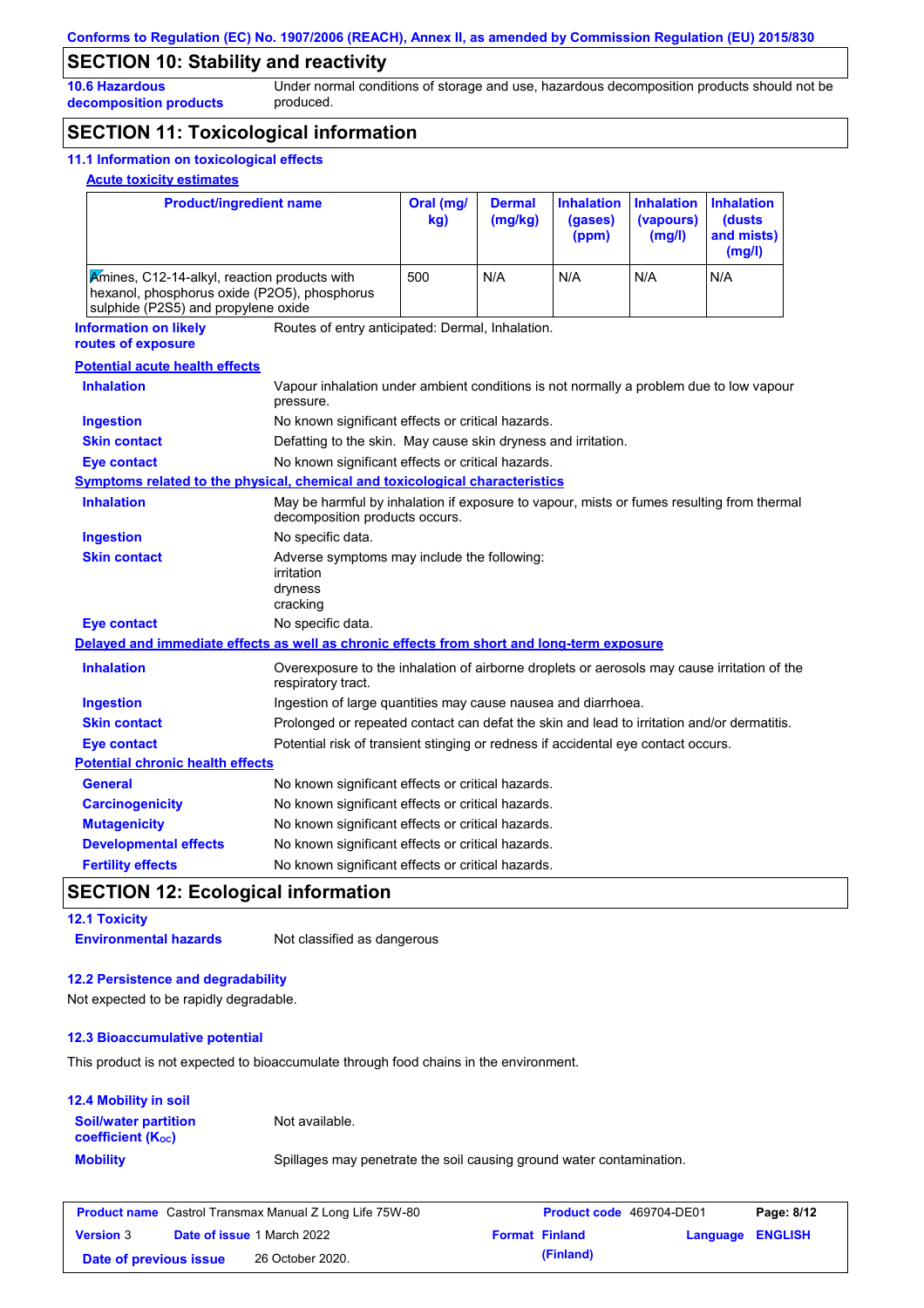| Conforms to Regulation (EC) No. 1907/2006 (REACH), Annex II, as amended by Commission Regulation (EU) 2015/830 |  |
|----------------------------------------------------------------------------------------------------------------|--|
|----------------------------------------------------------------------------------------------------------------|--|

### **SECTION 12: Ecological information**

**12.5 Results of PBT and vPvB assessment**

Product does not meet the criteria for PBT or vPvB according to Regulation (EC) No. 1907/2006, Annex XIII.

### **12.6 Other adverse effects**

**Other ecological information**

Spills may form a film on water surfaces causing physical damage to organisms. Oxygen transfer could also be impaired.

### **SECTION 13: Disposal considerations**

### **European waste catalogue (EWC) Hazardous waste** Yes. Where possible, arrange for product to be recycled. Dispose of via an authorised person/ licensed waste disposal contractor in accordance with local regulations. **Methods of disposal 13.1 Waste treatment methods Product Waste code Waste designation** 13 02 06\* synthetic engine, gear and lubricating oils

However, deviation from the intended use and/or the presence of any potential contaminants may require an alternative waste disposal code to be assigned by the end user.

### **Packaging**

| <b>Methods of disposal</b> | Where possible, arrange for product to be recycled. Dispose of via an authorised person/<br>licensed waste disposal contractor in accordance with local regulations.                                                                    |
|----------------------------|-----------------------------------------------------------------------------------------------------------------------------------------------------------------------------------------------------------------------------------------|
| <b>Special precautions</b> | This material and its container must be disposed of in a safe way. Empty containers or liners<br>may retain some product residues. Avoid dispersal of spilt material and runoff and contact with<br>soil, waterways, drains and sewers. |
| <b>References</b>          | Commission 2014/955/EU<br>Directive 2008/98/EC                                                                                                                                                                                          |

### **SECTION 14: Transport information**

|                                                | <b>ADR/RID</b> | <b>ADN</b>     | <b>IMDG</b>    | <b>IATA</b>    |
|------------------------------------------------|----------------|----------------|----------------|----------------|
| 14.1 UN number                                 | Not regulated. | Not regulated. | Not regulated. | Not regulated. |
| 14.2 UN proper<br>shipping name                |                |                |                |                |
| <b>14.3 Transport</b><br>hazard class(es)      |                |                |                |                |
| 14.4 Packing<br>group                          |                |                |                |                |
| 14.5<br><b>Environmental</b><br><b>hazards</b> | No.            | No.            | No.            | No.            |
| <b>Additional</b><br>information               |                |                |                |                |

**14.6 Special precautions for user** Not available.

**14.7 Transport in bulk according to IMO instruments**

Not available.

**Product name** Castrol Transmax Manual Z Long Life 75W-80 **Product code** 469704-DE01 **Page: 9/12 Version** 3 **Date of issue** 1 March 2022 **Format Finland Language ENGLISH Date of previous issue (Finland)** 26 October 2020.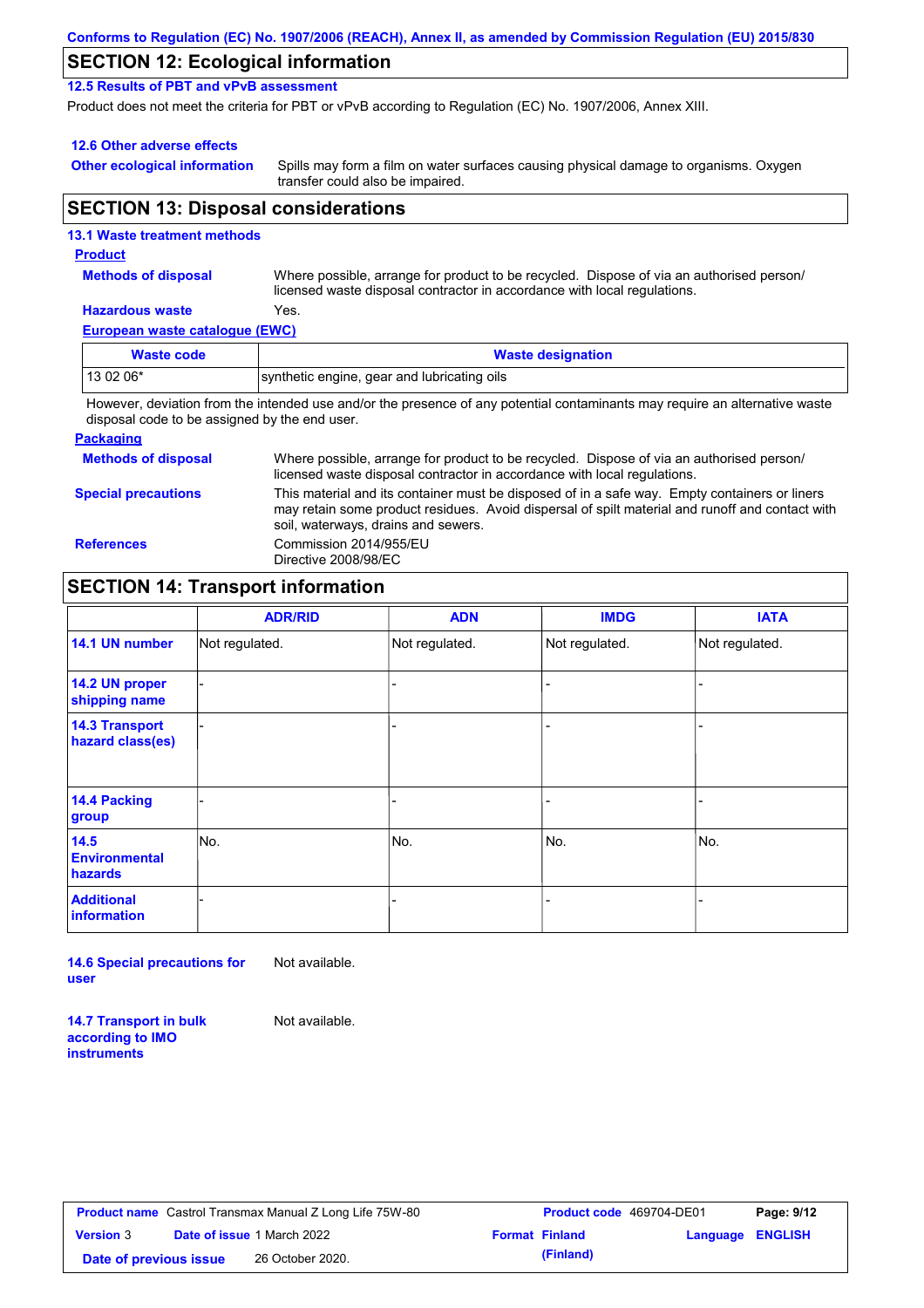## **SECTION 15: Regulatory information**

|                                                                                                                                                          | 15.1 Safety, health and environmental regulations/legislation specific for the substance or mixture                                                                                       |
|----------------------------------------------------------------------------------------------------------------------------------------------------------|-------------------------------------------------------------------------------------------------------------------------------------------------------------------------------------------|
| EU Regulation (EC) No. 1907/2006 (REACH)                                                                                                                 |                                                                                                                                                                                           |
|                                                                                                                                                          | <b>Annex XIV - List of substances subject to authorisation</b>                                                                                                                            |
| <b>Annex XIV</b>                                                                                                                                         |                                                                                                                                                                                           |
| None of the components are listed.                                                                                                                       |                                                                                                                                                                                           |
| <b>Substances of very high concern</b>                                                                                                                   |                                                                                                                                                                                           |
| None of the components are listed.                                                                                                                       |                                                                                                                                                                                           |
| EU Requlation (EC) No. 1907/2006 (REACH)                                                                                                                 |                                                                                                                                                                                           |
| <b>Annex XVII - Restrictions</b><br>on the manufacture,<br>placing on the market<br>and use of certain<br>dangerous substances,<br>mixtures and articles | Not applicable.                                                                                                                                                                           |
| <b>Other regulations</b>                                                                                                                                 |                                                                                                                                                                                           |
| <b>REACH Status</b>                                                                                                                                      | The company, as identified in Section 1, sells this product in the EU in compliance with the<br>current requirements of REACH.                                                            |
| <b>United States inventory</b><br>(TSCA 8b)                                                                                                              | All components are active or exempted.                                                                                                                                                    |
| <b>Australia inventory (AIIC)</b>                                                                                                                        | All components are listed or exempted.                                                                                                                                                    |
| <b>Canada inventory</b>                                                                                                                                  | All components are listed or exempted.                                                                                                                                                    |
| <b>China inventory (IECSC)</b>                                                                                                                           | All components are listed or exempted.                                                                                                                                                    |
| <b>Japan inventory (CSCL)</b>                                                                                                                            | At least one component is not listed.                                                                                                                                                     |
| <b>Korea inventory (KECI)</b>                                                                                                                            | All components are listed or exempted.                                                                                                                                                    |
| <b>Philippines inventory</b><br>(PICCS)                                                                                                                  | At least one component is not listed.                                                                                                                                                     |
| <b>Taiwan Chemical</b><br><b>Substances Inventory</b><br>(TCSI)                                                                                          | All components are listed or exempted.                                                                                                                                                    |
| Ozone depleting substances (1005/2009/EU)<br>Not listed.                                                                                                 |                                                                                                                                                                                           |
| Prior Informed Consent (PIC) (649/2012/EU)                                                                                                               |                                                                                                                                                                                           |
| Not listed.                                                                                                                                              |                                                                                                                                                                                           |
| <b>Persistent Organic Pollutants</b><br>Not listed.                                                                                                      |                                                                                                                                                                                           |
| <b>EU</b> - Water framework directive - Priority substances                                                                                              |                                                                                                                                                                                           |
| None of the components are listed.                                                                                                                       |                                                                                                                                                                                           |
| <b>Seveso Directive</b>                                                                                                                                  |                                                                                                                                                                                           |
| This product is not controlled under the Seveso Directive.                                                                                               |                                                                                                                                                                                           |
| <b>15.2 Chemical safety</b><br>assessment                                                                                                                | A Chemical Safety Assessment has been carried out for one or more of the substances within<br>this mixture. A Chemical Safety Assessment has not been carried out for the mixture itself. |

# **SECTION 16: Other information**

| <b>Abbreviations and acronyms</b> | ADN = European Provisions concerning the International Carriage of Dangerous Goods by<br>Inland Waterway |
|-----------------------------------|----------------------------------------------------------------------------------------------------------|
|                                   | ADR = The European Agreement concerning the International Carriage of Dangerous Goods by                 |
|                                   | Road                                                                                                     |
|                                   | $ATE =$ Acute Toxicity Estimate                                                                          |
|                                   | <b>BCF</b> = Bioconcentration Factor                                                                     |
|                                   | CAS = Chemical Abstracts Service                                                                         |
|                                   | CLP = Classification, Labelling and Packaging Regulation [Regulation (EC) No. 1272/2008]                 |
|                                   | CSA = Chemical Safety Assessment                                                                         |
|                                   | CSR = Chemical Safety Report                                                                             |
|                                   | DMEL = Derived Minimal Effect Level                                                                      |
|                                   | DNEL = Derived No Effect Level                                                                           |
|                                   | EINECS = European Inventory of Existing Commercial chemical Substances                                   |
|                                   | ES = Exposure Scenario                                                                                   |

|                        | <b>Product name</b> Castrol Transmax Manual Z Long Life 75W-80 | <b>Product code</b> 469704-DE01 |                         | Page: 10/12 |
|------------------------|----------------------------------------------------------------|---------------------------------|-------------------------|-------------|
| <b>Version 3</b>       | <b>Date of issue 1 March 2022</b>                              | <b>Format Finland</b>           | <b>Language ENGLISH</b> |             |
| Date of previous issue | 26 October 2020.                                               | (Finland)                       |                         |             |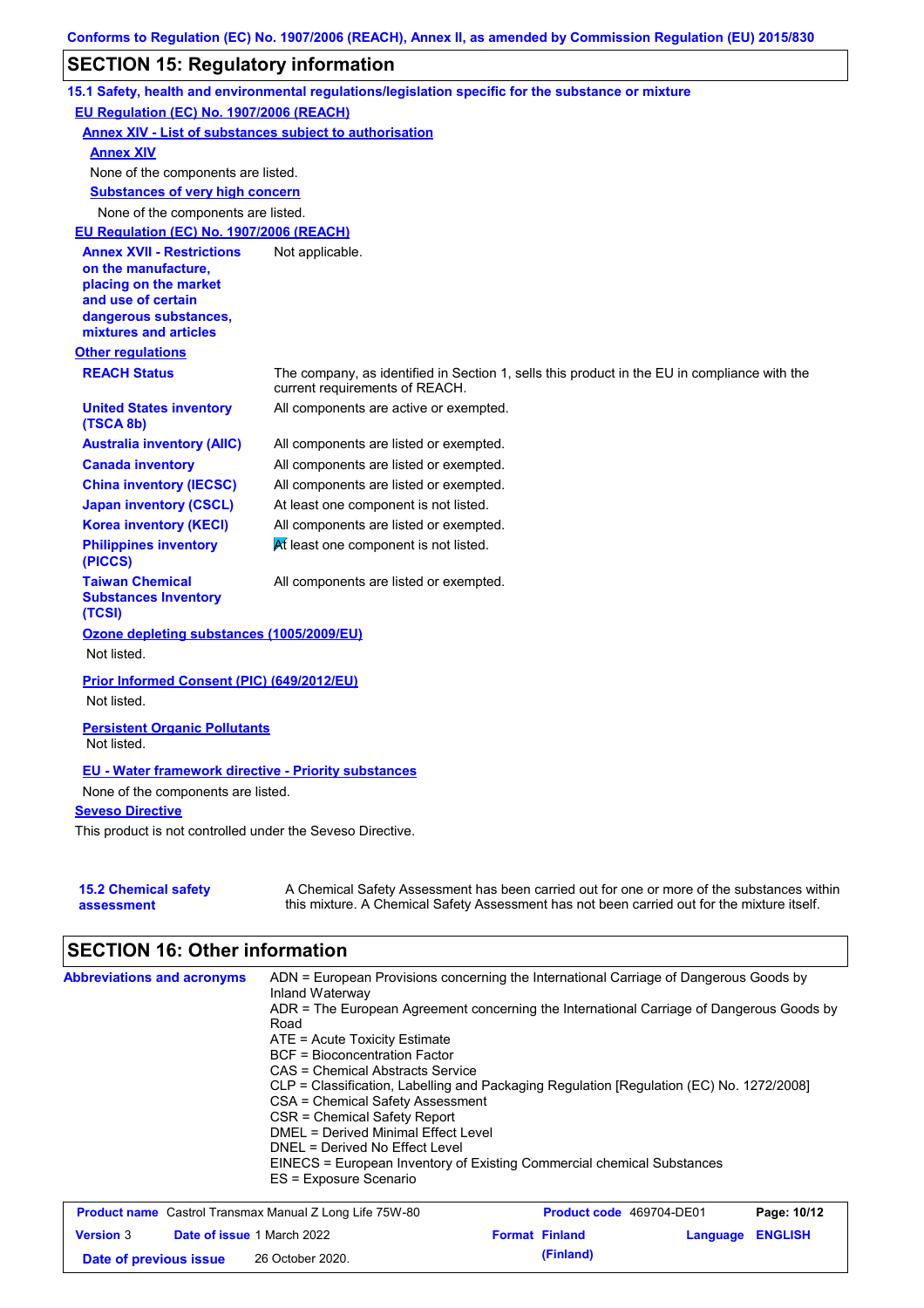### **SECTION 16: Other information**

| EUH statement = CLP-specific Hazard statement                                           |
|-----------------------------------------------------------------------------------------|
| EWC = European Waste Catalogue                                                          |
| GHS = Globally Harmonized System of Classification and Labelling of Chemicals           |
| IATA = International Air Transport Association                                          |
| IBC = Intermediate Bulk Container                                                       |
| <b>IMDG</b> = International Maritime Dangerous Goods                                    |
| LogPow = logarithm of the octanol/water partition coefficient                           |
| MARPOL = International Convention for the Prevention of Pollution From Ships, 1973 as   |
| modified by the Protocol of 1978. ("Marpol" = marine pollution)                         |
| OECD = Organisation for Economic Co-operation and Development                           |
| PBT = Persistent, Bioaccumulative and Toxic                                             |
| <b>PNEC = Predicted No Effect Concentration</b>                                         |
| REACH = Registration, Evaluation, Authorisation and Restriction of Chemicals Regulation |
| [Regulation (EC) No. 1907/2006]                                                         |
| RID = The Regulations concerning the International Carriage of Dangerous Goods by Rail  |
| <b>RRN = REACH Registration Number</b>                                                  |
| SADT = Self-Accelerating Decomposition Temperature                                      |
| SVHC = Substances of Very High Concern                                                  |
| STOT-RE = Specific Target Organ Toxicity - Repeated Exposure                            |
| STOT-SE = Specific Target Organ Toxicity - Single Exposure                              |
| TWA = Time weighted average                                                             |
| $UN = United Nations$                                                                   |
| $UVCB = Complex\;hydrocarbon\; substance$                                               |
| VOC = Volatile Organic Compound                                                         |
| vPvB = Very Persistent and Very Bioaccumulative                                         |
| Varies = may contain one or more of the following 64741-88-4 / RRN 01-2119488706-23.    |
| 64741-89-5 / RRN 01-2119487067-30, 64741-95-3 / RRN 01-2119487081-40, 64741-96-4/ RRN   |
| 01-2119483621-38, 64742-01-4 / RRN 01-2119488707-21, 64742-44-5 / RRN                   |
| 01-2119985177-24, 64742-45-6, 64742-52-5 / RRN 01-2119467170-45, 64742-53-6 / RRN       |
| 01-2119480375-34, 64742-54-7 / RRN 01-2119484627-25, 64742-55-8 / RRN                   |
| 01-2119487077-29, 64742-56-9 / RRN 01-2119480132-48, 64742-57-0 / RRN                   |
| 01-2119489287-22, 64742-58-1, 64742-62-7 / RRN 01-2119480472-38, 64742-63-8,            |
| 64742-65-0 / RRN 01-2119471299-27, 64742-70-7 / RRN 01-2119487080-42, 72623-85-9 /      |
| RRN 01-2119555262-43, 72623-86-0 / RRN 01-2119474878-16, 72623-87-1 / RRN               |
| 01-2119474889-13                                                                        |

#### **Procedure used to derive the classification according to Regulation (EC) No. 1272/2008 [CLP/GHS]**

| <b>Classification</b>                                  |                                                                                          | <b>Justification</b>                                                                                                                                                                                                 |
|--------------------------------------------------------|------------------------------------------------------------------------------------------|----------------------------------------------------------------------------------------------------------------------------------------------------------------------------------------------------------------------|
| Not classified.                                        |                                                                                          |                                                                                                                                                                                                                      |
| <b>Full text of abbreviated H</b><br><b>statements</b> | <b>H</b> 302<br>H304<br>H317<br>H319<br>H411                                             | Harmful if swallowed.<br>May be fatal if swallowed and enters airways.<br>May cause an allergic skin reaction.<br>Causes serious eye irritation.<br>Toxic to aquatic life with long lasting effects.                 |
| <b>Full text of classifications</b><br>[CLP/GHS]       | <b>Acute Tox. 4</b><br>Aquatic Chronic 2<br>Asp. Tox. 1<br>Eye Irrit. 2<br>Skin Sens, 1B | <b>ACUTE TOXICITY - Category 4</b><br>LONG-TERM (CHRONIC) AQUATIC HAZARD - Category 2<br><b>ASPIRATION HAZARD - Category 1</b><br>SERIOUS EYE DAMAGE/EYE IRRITATION - Category 2<br>SKIN SENSITISATION - Category 1B |
| <b>History</b>                                         |                                                                                          |                                                                                                                                                                                                                      |
| Date of issue/Date of<br><b>revision</b>               | 01/03/2022.                                                                              |                                                                                                                                                                                                                      |
| Date of previous issue                                 | 26/10/2020.                                                                              |                                                                                                                                                                                                                      |
| <b>Prepared by</b>                                     | <b>Product Stewardship</b>                                                               |                                                                                                                                                                                                                      |

**Indicates information that has changed from previously issued version.**

#### **Notice to reader**

All reasonably practicable steps have been taken to ensure this data sheet and the health, safety and environmental information contained in it is accurate as of the date specified below. No warranty or representation, express or implied is made as to the accuracy or completeness of the data and information in this data sheet.

The data and advice given apply when the product is sold for the stated application or applications. You should not use the product other than for the stated application or applications without seeking advice from BP Group.

It is the user's obligation to evaluate and use this product safely and to comply with all applicable laws and regulations. The BP Group shall not be responsible for any damage or injury resulting from use, other than the stated product use of the material, from any failure to adhere to recommendations, or from any hazards inherent in the nature of the material. Purchasers of the product for supply to a third party for use at work, have a duty to take all necessary steps to ensure that any person handling or using the product is provided with the information in this sheet. Employers have a duty to tell employees and others who may be affected of any hazards described in this sheet and of any precautions that should be taken. You can contact the BP Group to

| <b>Product name</b> Castrol Transmax Manual Z Long Life 75W-80 |  | <b>Product code</b> 469704-DE01   |  | Page: 11/12           |                         |  |
|----------------------------------------------------------------|--|-----------------------------------|--|-----------------------|-------------------------|--|
| <b>Version 3</b>                                               |  | <b>Date of issue 1 March 2022</b> |  | <b>Format Finland</b> | <b>Language ENGLISH</b> |  |
| Date of previous issue                                         |  | 26 October 2020.                  |  | (Finland)             |                         |  |